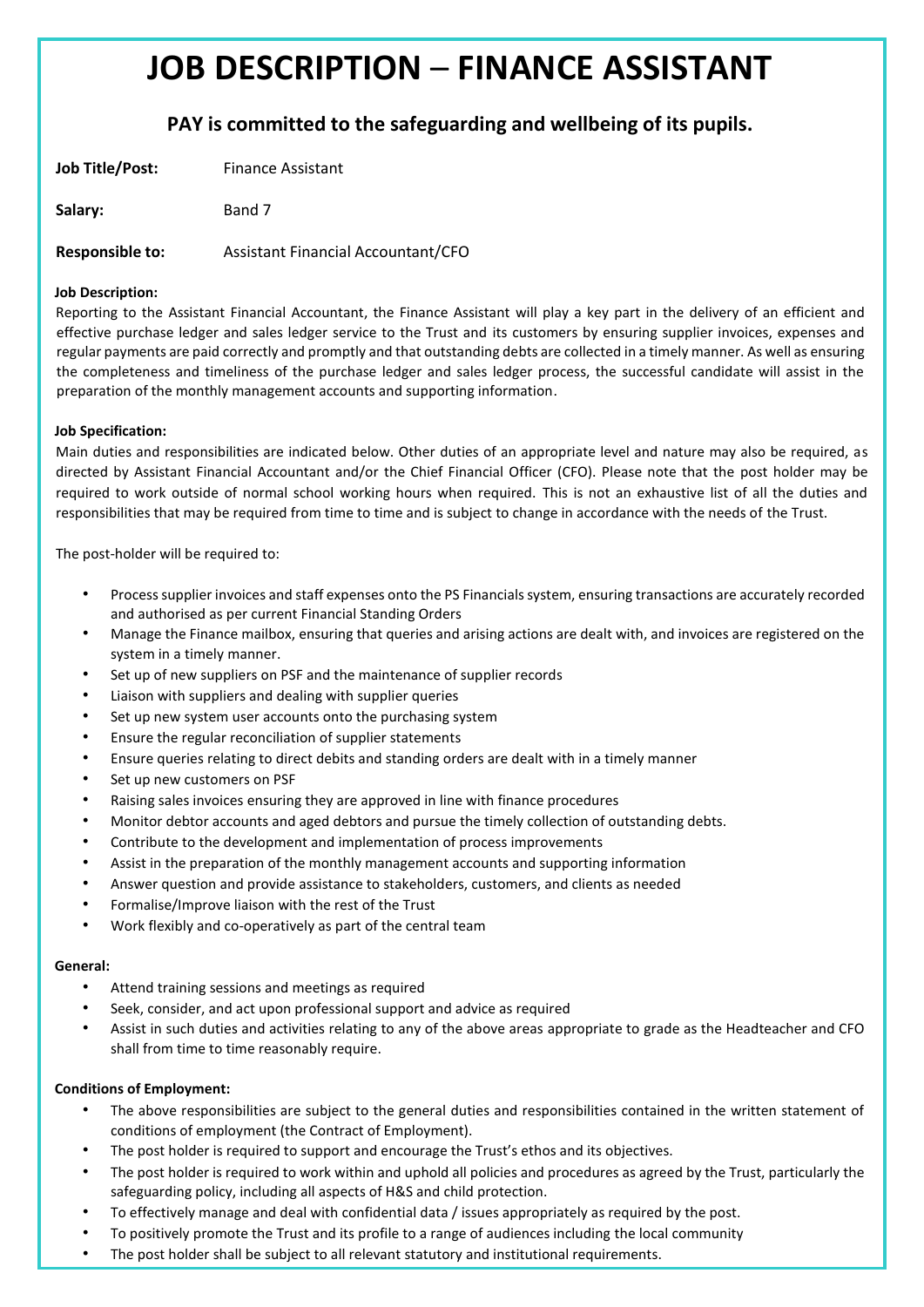- The post holder may be required to perform any other reasonable tasks after consultation.
- This job description allocates duties and responsibilities but does not direct the particular amount of time to be spent on carrying them out and no part of it may be so constructed.
- This job description is not necessarily a comprehensive definition of the post. It will be reviewed at least once a year and it may be subject to modification at any time after consultation with the post holder.
- All staff participate in the Trust's performance management scheme.

#### **Equal Opportunities**

We are committed to achieving equal opportunities in the way we deliver services to the community and in our employment arrangements. We expect all employees to understand and promote this policy in their work.

#### **Health and Safety**

All employees have a responsibility for their own health and safety and that of others when carrying out their duties and must help us to apply our general statement of health and safety policy.

#### **Safeguarding Commitment**

This Trust is committed to safeguarding and protecting the welfare of children and young people and expects all staff and volunteers to share this commitment.

The above job description may be reviewed during the academic year. It may also be amended at any time, but before this happens you will be given appropriate opportunities to discuss any proposed amendments